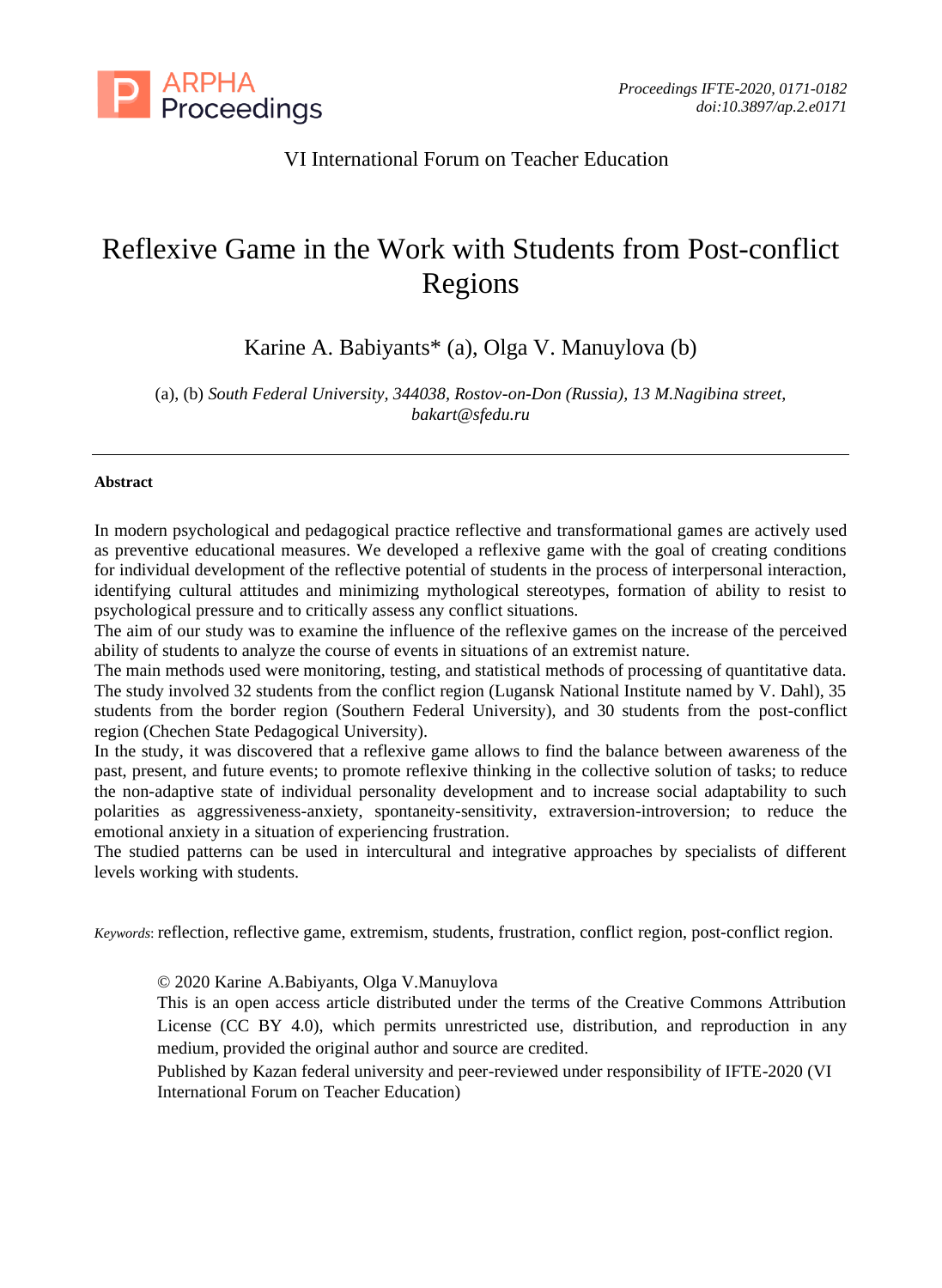#### **Introduction**

In psychological and pedagogical practice, reflexive and transformational games have become a popular area of research on various sensitive issues in the youth environment, such as suicidal behavior, the spread of AIDS and HIV infection, the prevention of youth extremism, and involvement in antisocial groups. Game technologies are successfully applied in pedagogical activity as preventive educational measures.

The relevance of the study is justified by the specifics of the conditions of hostilities in conflict regions, in post-conflict and border regions, where the sensitivity to manifestations of youth extremism is especially acute. Extremism is a complex socio-political phenomenon that has a tendency to develop, which is due to the presence of a number of socio-economic and cultural factors that closely interact with each other (Znakov, & Turok, 2010). The contradictions are especially acute in those regions where the population has a multinational structure, represented by various ethnic and religious groups. Such areas include the South of Russia, the North Caucasus, the young people's republics of Chechnya, Lugansk and Donetsk regions (Krotov, 2009; Khadzharov, 2011).

The creation and testing of the original "Reflective Game" procedure is a fairly new approach that contributes not only to the development of reflection among university students, but also forms resistance to involvement in extremist activities, reduces emotional frustration in the situation of extremism in the youth environment, especially among students living in conflict and post-conflict regions. An important aspect, in our opinion, is the possibility of implementing in the reflexive game the relationship between different types of reflection and the reflective and innovative potential of the personality, which should form an understanding of the personal and behavioral aspects in situations of manifestation of extremism in the youth environment, an understanding of possible personal reactions, reactions significant and insignificant others involved in the same situation. A creative and regulatory type of reflection may develop, associated with the awareness and rethinking of stereotypes of planning and organizing one's own activity in a situation of emotional frustration.

### **Purpose and objectives of the study**

The aim of the study was to test empirically the influence of reflective games on changes in the severity of reflection and emotional response in a situation of frustration among students from regions with different post-conflict status.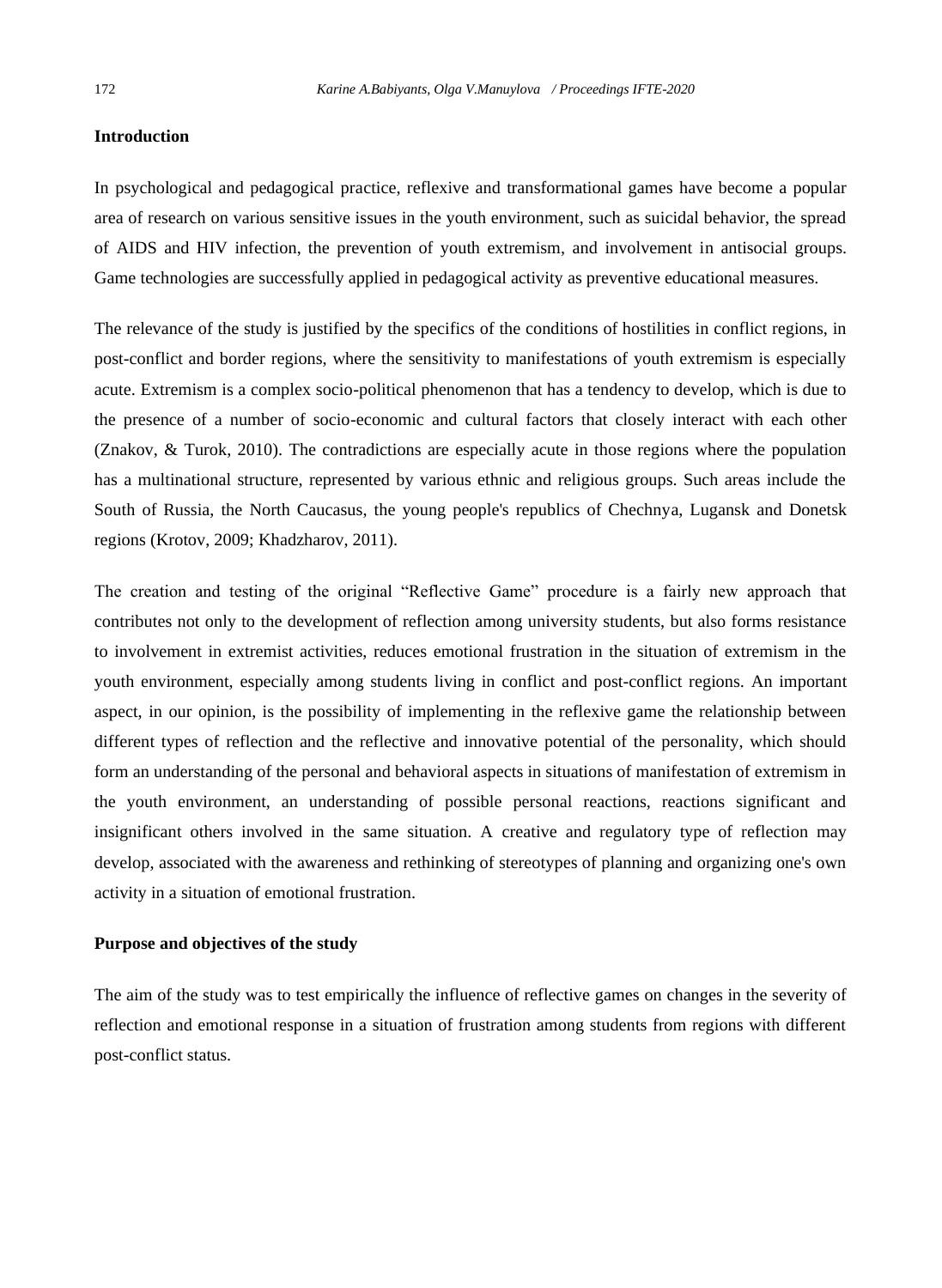#### **Literature review**

Using reflective gaming technology in the prevention of extremism in the youth environment, we turn to the meaningful and semantic structures of creative thinking to develop operational, substantive reflective and personal components. In conditions of hostilities in conflict regions, in post-conflict and border regions, there is an especially acute susceptibility to the manifestations of youth extremism (Вabiyants, 2011; Manuylova, 2015). "Action, deed, crime is called extremist, which has in its basis an ideological base" (Sikevich, 2003, p. 124). One of the forms of extremism as behavior that deviates from social and legal norms is the use of methods of moral and psychological pressure. This trend is due to a growing disregard for the rules and norms of behavior in society, the denial of the existing social order as ineffective, the development of "abnormal" attitudes in the group consciousness of the young generation, the negative transformation of values and preferred behaviors. In a broad sense, the growth of youth extremism is associated with the social and political culture of Russian society in its projective consciousness (Abakumova & Ermakova, 2013).

The use of reflection as a preventive anti-extremist activity drew us to understanding the types of reflection as a General psychological phenomenon. Researchers Semenov (2005) and Stepanov (2000) consider intellectual, personal and communicative reflection. Researchers Karpov and Ponomareva (2000) studied the reflection in relation to the time perspectives. Leontiev and Averina (2011) looked into the open reflection in the context of self-regulation.

In this study, we rely on the ideas of modern psychology of thinking about the conditions for subjects to understand the system of their own actions and their foundations (Tulviste, 1984; Grant, 2001; Lefebvre, 2003; Semenov, Davydov, & Boldina, 2003; Rubinstein, 2003; Beitel, Ferrer, & Cecero, 2004; Pyankova, 2012); on the conditions of reflexive self-regulation of the creative process, as a result of which the subject is rethinking his thought activity (Ponomarev, Semenov, & Stepanov, 1986; Karpov & Skityaeva, 2005; Semenov, 2005).

Research on reflection in university students living in regions of Russia with different post-conflict status is a relevant and almost unexplored area, which, however, is based on well-known socio-psychological laws. These include an understanding of reflection as a model of mutual reflection and the possibility of "reproducing each other" (Lefebvre, 2003; Pyankova, 2012); understanding of reflection as the knowledge of the subject about himself, and as the content of others ideas about the reflecting subject in the context of joint activity, in communication, in dyadic relationships (Langer, 1978; Fenigstein, 1997; Stepanov, 2000; Semenov, 2005; Usheva, 2007).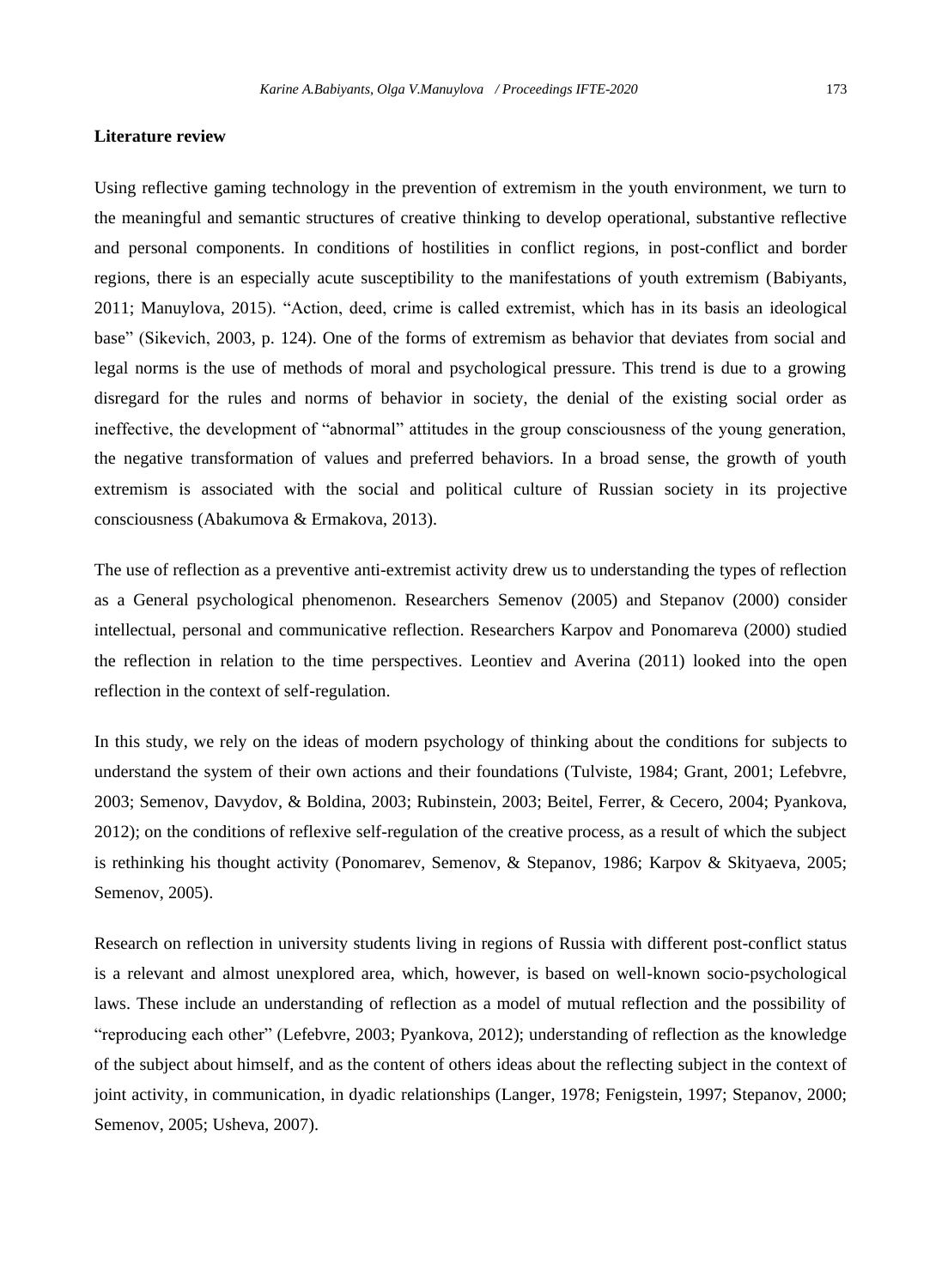Based on the above provisions, the relevance of the development and use of reflective games as pedagogical technology for the formation of awareness, self-regulation and adaptation among students in regions with different post-conflict status becomes apparent.

#### **Methodology**

Empirical research and testing of reflexive games were carried out in higher education institutions: Lugansk National Institute named after V. Dalya, Southern Federal University, Chechen State Pedagogical University. The study involved students in the amount of 97 people.

The following diagnostic tools were used in the study:

- test "Individual typological questionnaire" by Sobchik (2017), in order to identify individual typological characteristics of students and trends in social interaction;

- test "Determining the level of reflexivity" by Karpov and Ponomareva (2000) in order to identify reflection on the temporal perspective: situational, retrospective, perspective, as well as the reflection of interaction;

- modified test by Anisimov (1996), "The Definition of Reflexivity of Thinking," with the goal of monitoring changes in group reflection in collaboration;

- "A projective methodology to eliminate the causes and facts of the growth of ethno-confessional extremism for individual subjects" by Вabiyants (2011), with the aim of studying the response in a situation of frustration among university students;

- statistical methods for processing the results: Conover's two – sample squared ranks test for equality of variance; Kraskel-Wallis test; Spearman rank correlation.

### *Description and methods of reflexive game*

The time for the reflexive game from 2 to 2.5 hours. Number of participants: from 10 to 30 people. Before and after the reflexive game, reflexivity and emotional response to frustration were monitored. Preliminary diagnostics of individually-typological and reflective characteristics of students participating in a reflective game was carried out.

Handout material was used: cards with projective materials, tables with the type of reactions for each participant, means for drawing and presentation for each group.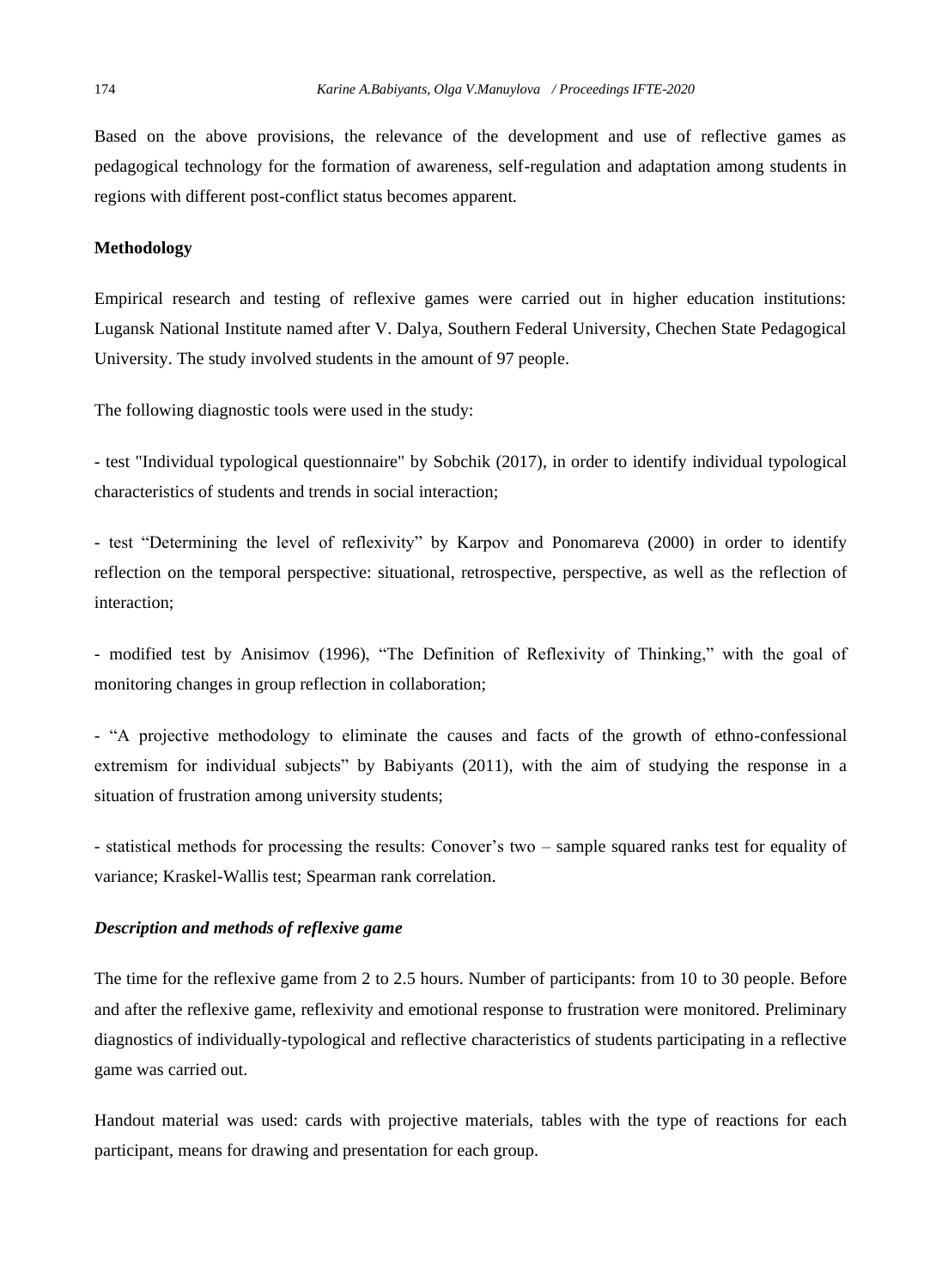#### *Stages and content of a reflective game*

Stage 1: participants are divided into groups. The principle of separation is formed during the game.

Stage 2: acquaintance with situations and definitions of extremism. Each individual task is given to pass the projective test.

Stage 3: acquaintance with reaction types; self-reflection. Each participant is invited to attribute their response to a specific type of reaction and then calculate which reactions dominate within the group.

Stage 4: it is proposed to demonstrate the results of quantitative calculation during group work on the dominant type of reaction, to select a representative from the group to present the most optimal group decision during an interactive exchange of views.

Stage5: presentation of the group's decision, justification of its position – why this decision will be most acceptable in this situation; intergroup discussion.

Stage 6: the general conclusion on the intergroup discussion is which type of behavior is the most optimal in the current situation in order to avoid involvement in an extremist group.

Stage 7: acquaintance with the recommendations of the Ministry of Emergency Situations and the Federal Security Service of Russia on how to behave in a situation of threat of extremist manifestations.

# **Results**

We have selected students to participate in a reflective game. The principle for selection was indicators of low reflection of thinking, pronounced accentuation of individual typological properties and high emotional frustration in a situation of extremism. The severity of reflection and emotional frustration was monitored before and after the reflexive game. The monitoring was based on the three most indicative methods enumerated in the methodology section.

The difference in the indicator "aggravation" (underlining problems) was reliably confirmed in three samples of subjects (Kruskal-Wallis chi-squared =  $9.5516$ , df = 2, p-value = 0.008431). At the same time, according to the Conover criterion, the students of the conflict region (9.3e-05), then the post-conflict region (3.9e-05), and the highest rate among students of the border region are the most reliable.

Significantly different result in terms of "Social desirability" (Kruskal-Wallis chi-squared = 19.546, df = 2, p-value = 5.698e-05). The highest rate was reliably expressed among students of the post-conflict region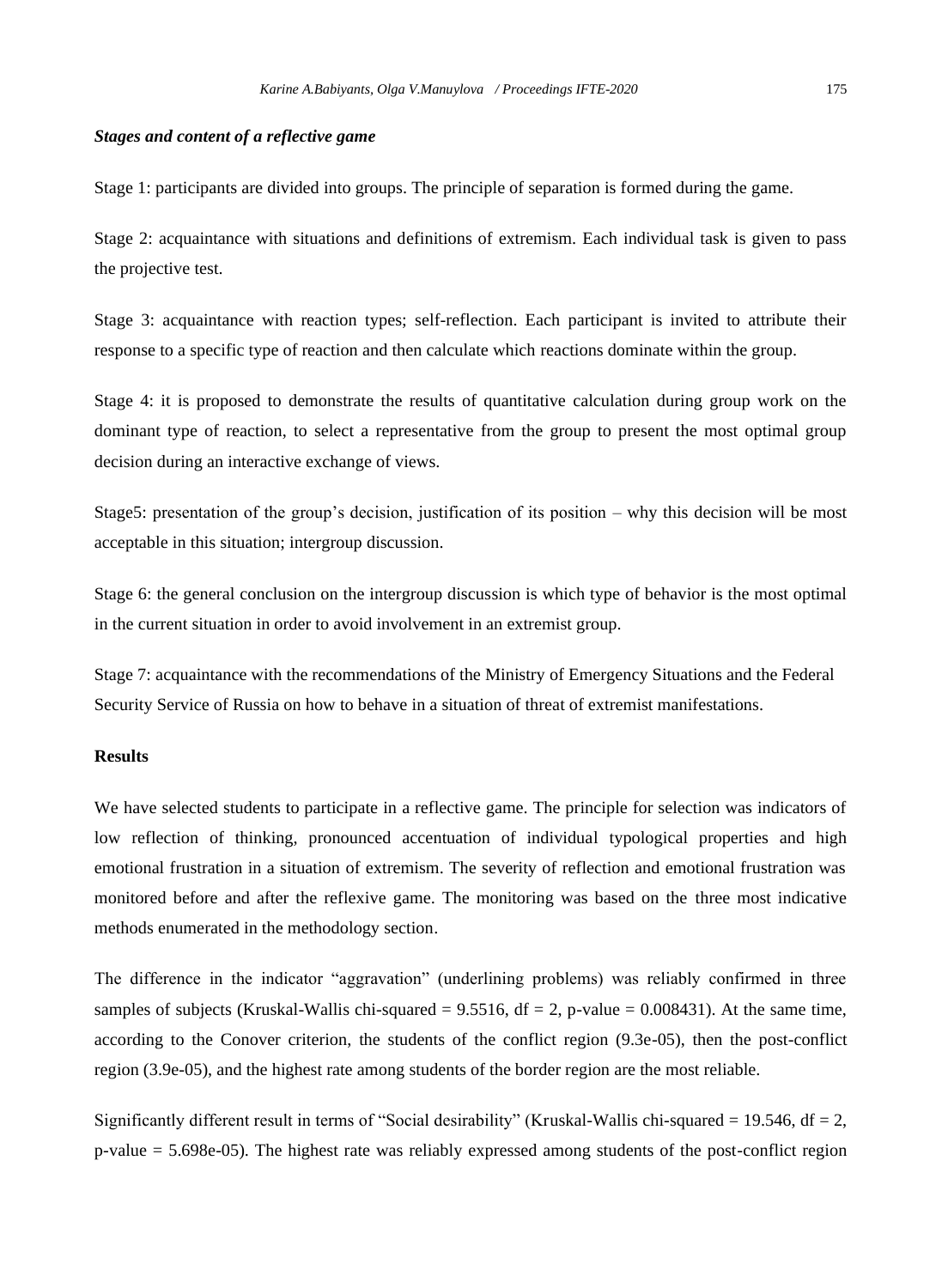compared with the border region (9.3e-05 by the Conover criterion), and compared with the conflict region (3.9e-05 by the Conover criterion). We are inclined to consider these differences from the point of view of ethno-confessional and cultural attitudes of students in this region.

Another striking indicator was the property "Spontaneity". According to the Kruskal-Wallis criterion (Kruskal-Wallis chi-squared  $= 7.5393$ , df  $= 2$ , p-value  $= 0.02306$ ), "spontaneity" was reliably most highly expressed among students of the border region. Moreover, according to the Conover criterion, students of the post-conflict region "spontaneity" are much lower than students of the border region (0.0058). This indicates the severity of extravert-active, spontaneous behavior among students of the border region who seek independence and leadership, show high conflict and aggressiveness. Such an indicator as "Extraversion" is most pronounced among students in the conflict than in students in the post-conflict zone (0.02), and "Anxiety" is more characteristic of students in the conflict region (0.031) compared to the other two according to the Conover criterion. Such data analysis is extremely relevant for understanding the style of interpersonal behavior, which is directly dependent on the type of response to emotional frustration. Anxious introverted students are distinguished by the need to maintain a warm relationship with a small, but especially significant social circle and a dependent position on the leader in the reference group. And we see confirmation of this in a comparison of students' indicators with alarming introversion and a pronounced reaction in a situation of emotional frustration, with the fixation on the problem. At the same time, rigid, introverted-individualistic and pedantic students are characterized by hard modifiable behavior that often leads to conflict with the environment or the care of the contacts and then we have the type of reaction related either with the fixation on self-defense with the attack on the source of frustration, or escape from the current situation and fixing on the type of reaction when the problem is graded as a minor or as not existing. In total, we have two major trends: on the one hand, forces directed outward (the offensive activity, opposition, aggression against the source of frustration), or, on the contrary, the trends aimed at themselves (self-blame, anxiety, refusal to implement their own plans).

In total, we have two leading trends: on the one hand, forces directed outward (offensive activity, resistance, aggression against the source of frustration), or, on the contrary, trends aimed at oneself (selfincrimination, anxiety, refusal to implement our own plans)

Such conclusions are confirmed by Spearman's statistical correlation analysis. It was proved that the indicator "Social desirability" among students of all groups negatively correlates with the level of reflexivity in the collective solution of the problem  $(-0.26$ , with  $p = 0.03$ ). With a high "social desirability", students have a low level of reflectivity (which is expressed among students of post-conflict and border regions), and, on the contrary, low "social desirability" is interconnected with an adequate level of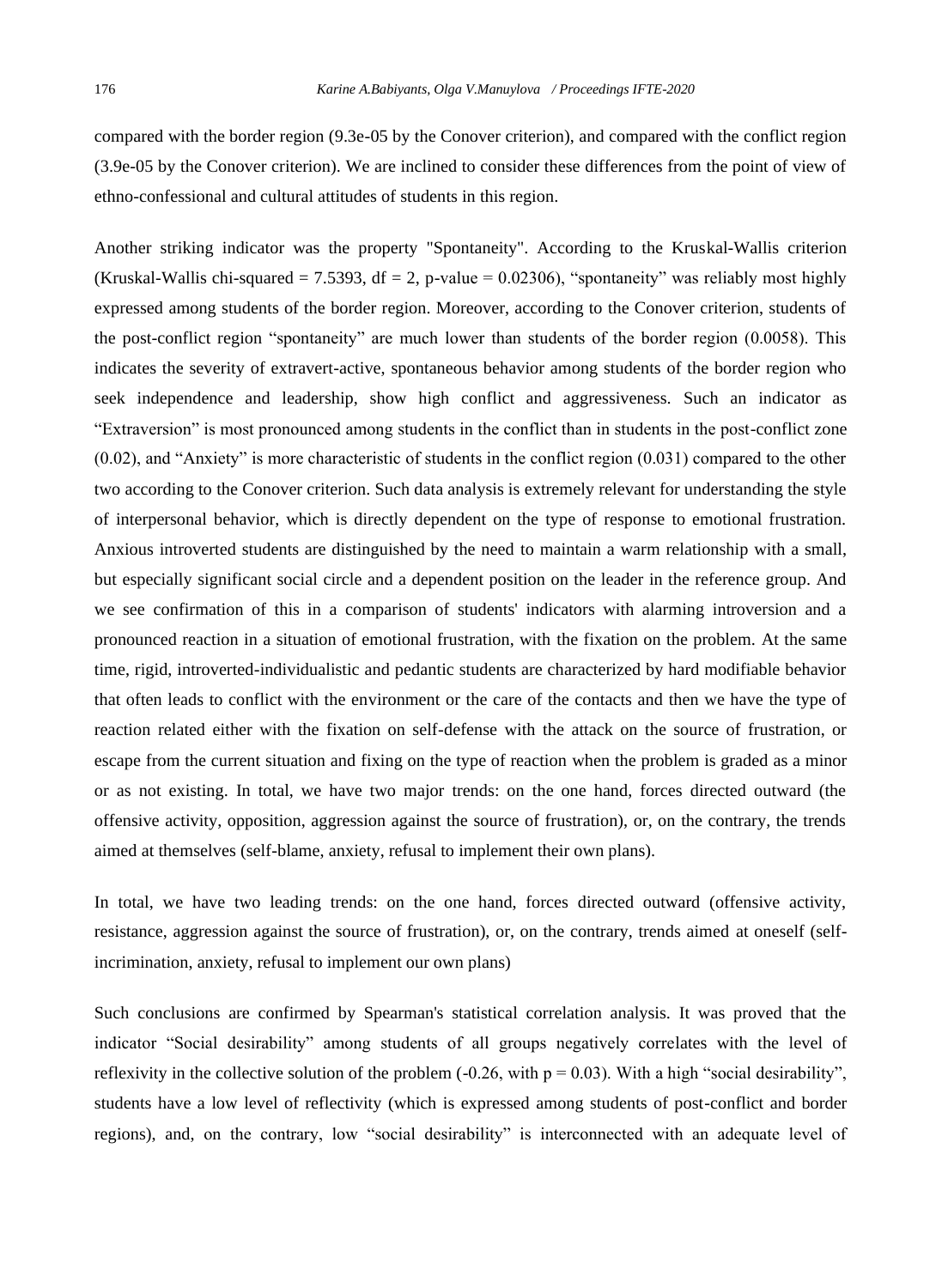reflection (which is expressed among students of a conflict region). There is also a positive relationship between "Aggression" and the level of collective reflexivity (0.24, at  $p = 0.04$ ). "Extraversion" correlates with the average level of reflexivity in the collective solution of the problem (0.25, at  $p = 0.03$ ). Those students from different regions who have the greatest extroversion and outward orientation are more easily involved in solving collective problems. "Emotional lability" also positively correlates with the level of collective reflexivity (0.26, at  $p = 0.03$ ). Reactions, mainly aimed at oneself, inside the person, determine social behavior and the type of reaction in a situation of emotional frustration. Thus, introversion negatively correlates with reflexivity in solving group problems  $(-0.27, \text{ with } p = 0.02)$ , and the level of collectivity (-0.44, with  $p = 0.00$ ).

As a result of the monitoring before and after the reflexive game, we found a fairly clear alignment of the positions of reflexivity in all three groups of subjects. So, in the group of students in the conflict region, we see a significant increase in indicators of reflection, aimed at present events and sociability, a decrease in indicators of retrospective reflection and focus on the future, which in general makes it possible to balance the balance between all types of reflection. Students of the post-conflict region have decreased indicators of present reflection and increased focus on the future and reflection of communication, while students in the border region have leveled off balance by increasing reflection on the future and interpersonal interaction (Figure 1).



Figure 1. The distribution of the balance between the types of reflection in students of conflict, postconflict and border regions after the reflexive game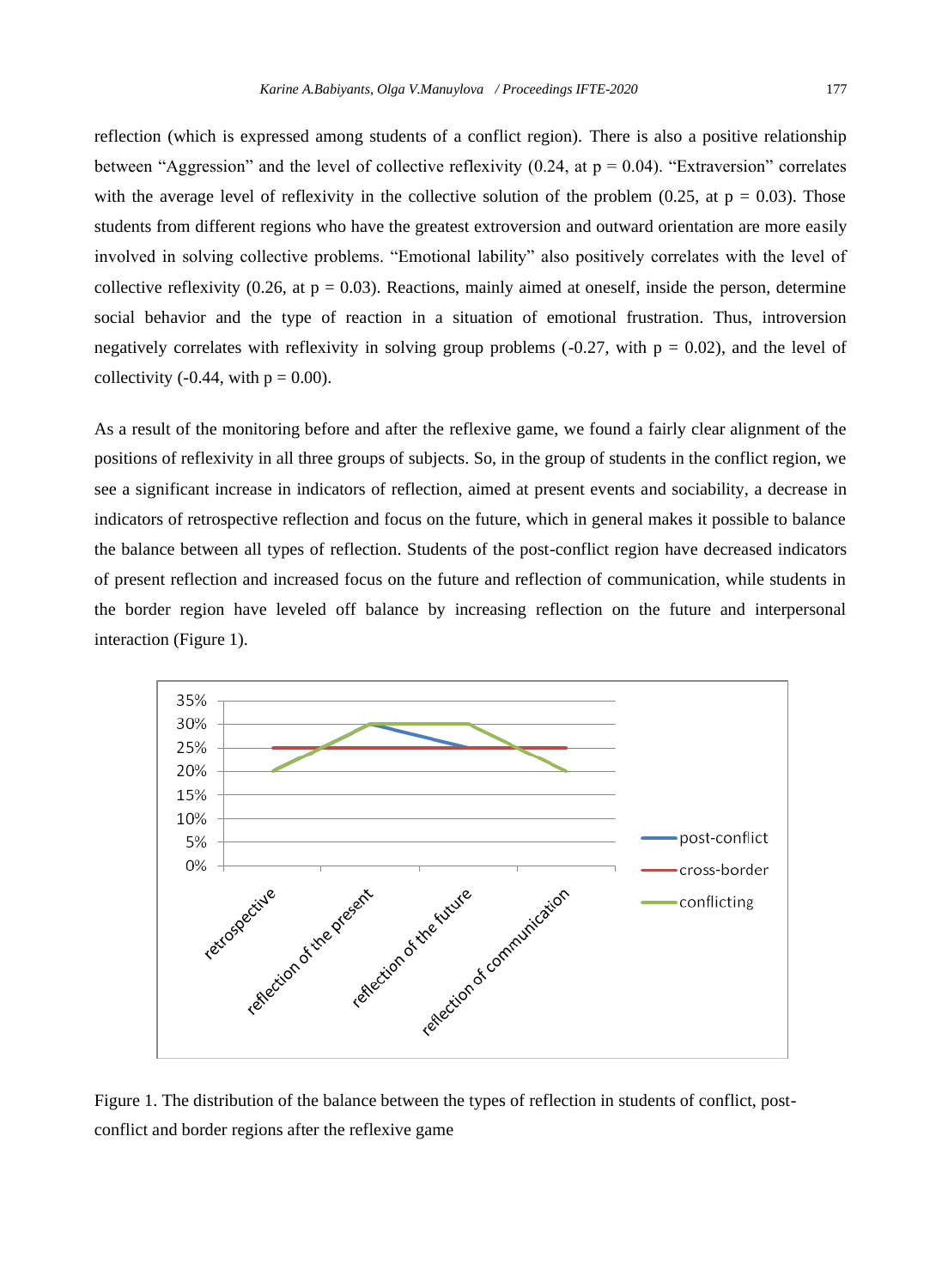

During the monitoring after the reflexive game, the indicators of all groups of students in group reflection also changed significantly (Figure 2).



The "Reflexivity" of thinking significantly increased, the low level decreased to 50%, the average level of "Reflexivity" increased to 45% and a 1% high "Reflexivity" appeared. We regard this as the development of the ability to turn to the analysis of the solution of a problem, to analyze unsuccessful attempts to solve, to search for the causes of inadequate solutions and to increase the general level of "Reflexivity" of thinking in collective work.

The "Self-criticality" indicator in all groups of subjects increased to an average level (in 45% of cases), which is a significant increase in the awareness of one's own behavior, strategies and tactics for solving problems, and moves students towards critical thinking with respect to themselves. The indicator "Collective" thinking when working together has also increased to 50%, indicating the tendency to listen to the opinions of others, to check their point of view, to compare their and others ' positions relative to the overall achievement of the outcome.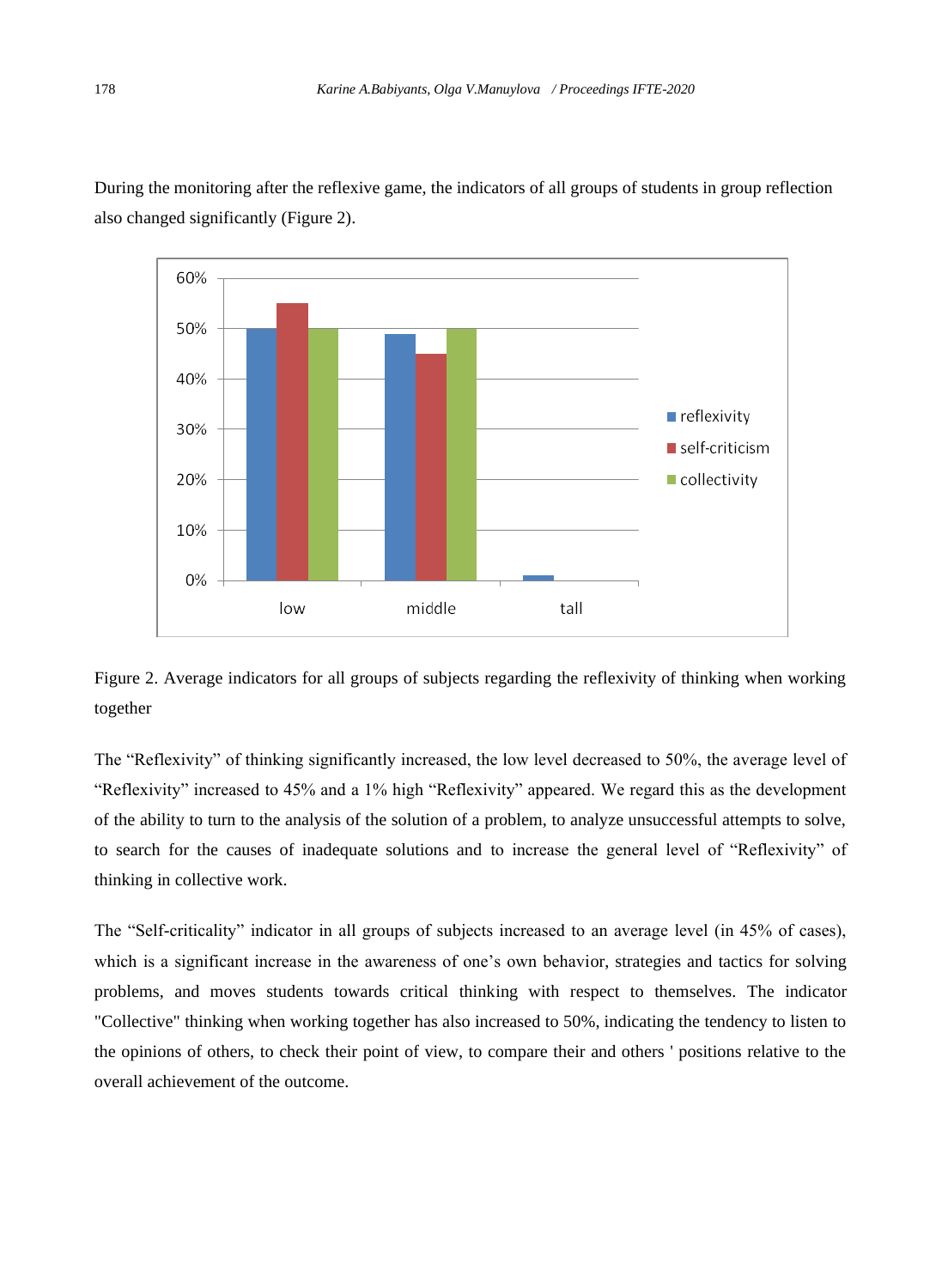During monitoring of the reflexive game, significant changes were recorded in the emotional response to frustration in all three groups of tested students, regardless of post-conflict status, cultural and ethnoconfessional attitudes.

The most adequate (constructive) type of response appears in situations of involvement in an extremist group, manifestations of extremism in the youth environment. The constructive type of response to emotional frustration is characterized by a high reflection of the situation and one's position, a tendency to assess the behavior of people on both sides of the conflict, accompanied by included attention and increased observation.

During the reflective game, the students of all groups decreased the emotional significance of the event, which made it possible to move away from the non-resource experience of an obstacle, the tendency to attack the source of frustration decreased, and the tendency to the fixation on satisfying a need increased.

# **Discussions**

As a result of the study of the personality and reflection features of university students from conflict, postconflict and border regions, we came to the conclusion that there are interdependencies between the severity of these components and the external conditions of the region of residence, especially in such indicators as the reflection of the components of interpersonal interaction, susceptibility to an emotional response in a situation of frustration, a tendency to addictive behavior. Internal subjective indicators have been found that can predetermine low tolerance to frustration, low reflection and a tendency to sensitivity and dependence. Strengthening reflection contributes to an increase in the range of variability of personal properties and the expansion of boundaries, within the framework of such characteristics as "aggressiveness-anxiety," "spontaneity-sensitivity," "extroversion (outward orientation) – introversion (individualism)".

Failingly expressed leading trends within the indicated polarities can significantly change their intensity towards adaptability, due to which "depreciation" is carried out, mitigating the difficulties of adapting students to the traumatic living conditions in regions with different post-conflict status.

#### **Conclusion**

It is proved that reflexive game allows you to balance the balance between all types of reflection, increase the ability of students to go beyond the limits of their own "I", comprehend, study, analyze the course of events regarding the present, past and future. Restoring the balance between the types of reflection allows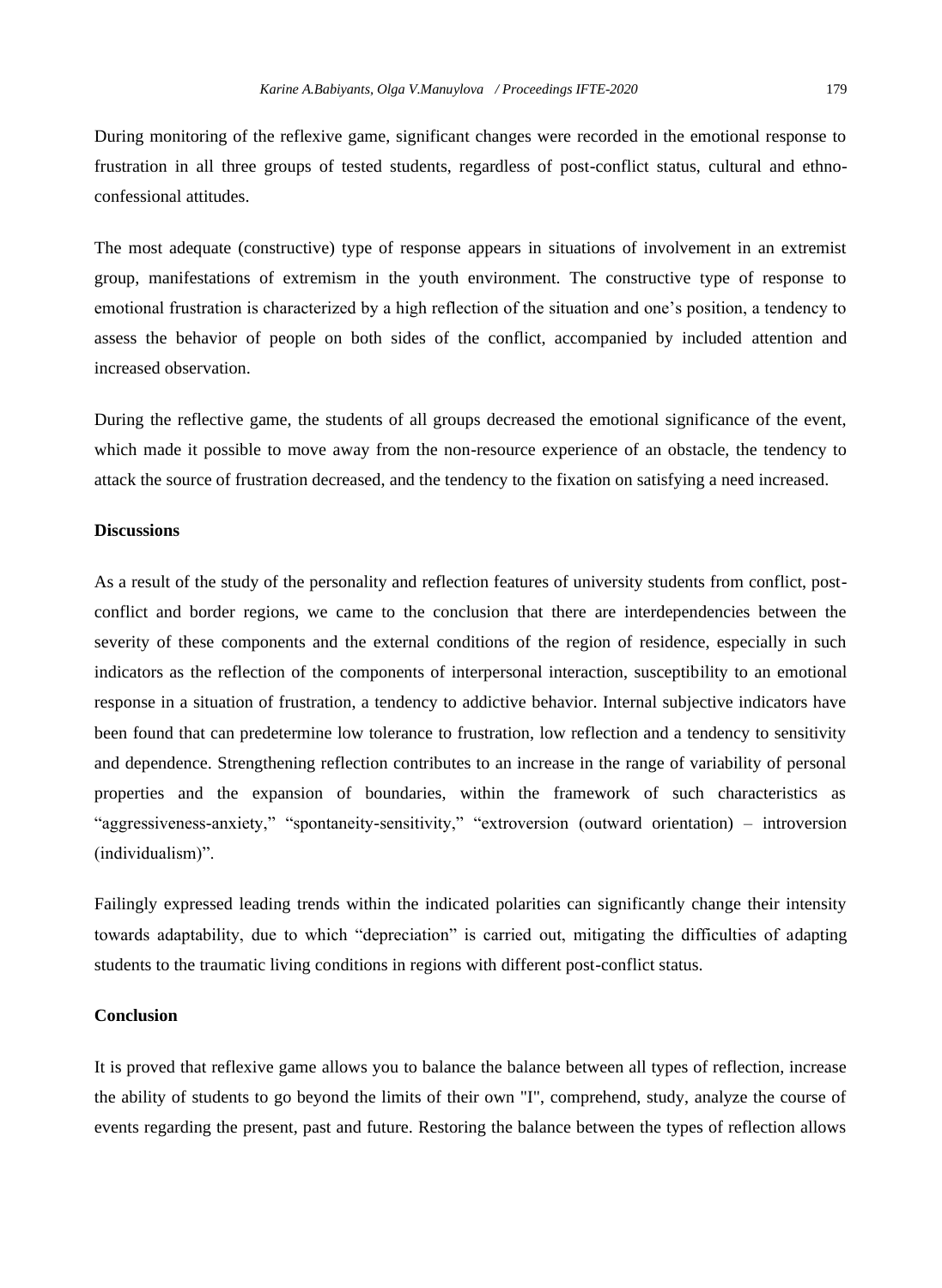you to internally consider all hypotheses, make informed decisions, and calculate various options for the development of action.

It has been found that reflexive game helps to increase the overall reflexivity of thinking in the collective solution of tasks, develops strategies for cooperation and tolerance towards the opinions of others, and promotes the development of self-criticism and the collectivist approach as a whole.

It is confirmed that reflexive game significantly increases the level of awareness and responsibility among students, reduces emotional stress about experiencing frustration, and gives a new constructive experience in responding to situations of extremism. This is achieved due to the most adequate (constructive) type of response, which is characterized by a high reflection of the situation and its position in this situation, a tendency to assess the behavior of people on both sides of the conflict, accompanied by included attention and increased observation.

## **References**

- Abakumova, I.V., & Ermakova, P.N. (2013). *Psychology of the formation of anti-terrorism values of students of a modern university: textbook*. Moscow: CREDO.
- Anisimov, O.S. (1996). *Methodology: function, essence, formation (dynamics and connection of times).* Moscow: LMA.
- Вabiyants, K.A. (2011). Research and psychocorrectional capabilities of the methodology for eliminating the causes and growth factors of extremism in the youth environment. *Psychology at the University, 5*, 23-42.
- Beitel, M., Ferrer, E., & Cecero, J.J. (2004). Psychological mindedness and cognitive style. *Journal of Clinical Psychology, 60*(6), 567-582.
- Fenigstein, A. (1997). *Self-consciousness and its relation to psychological mindedness*. Mahwah: Lawrence Erlbaum Associates Publishers.
- Grant, A.M. (2001). Rethinking psychological mindedness: Metacognition, self-reflection and insight. *Behaviour Change, 18*(1), 8-17.
- Karpov, A.V., & Ponomareva, V.V. (2000). *Psychology of reflexive control mechanisms*. Moscow: Institute of Psychology RAS.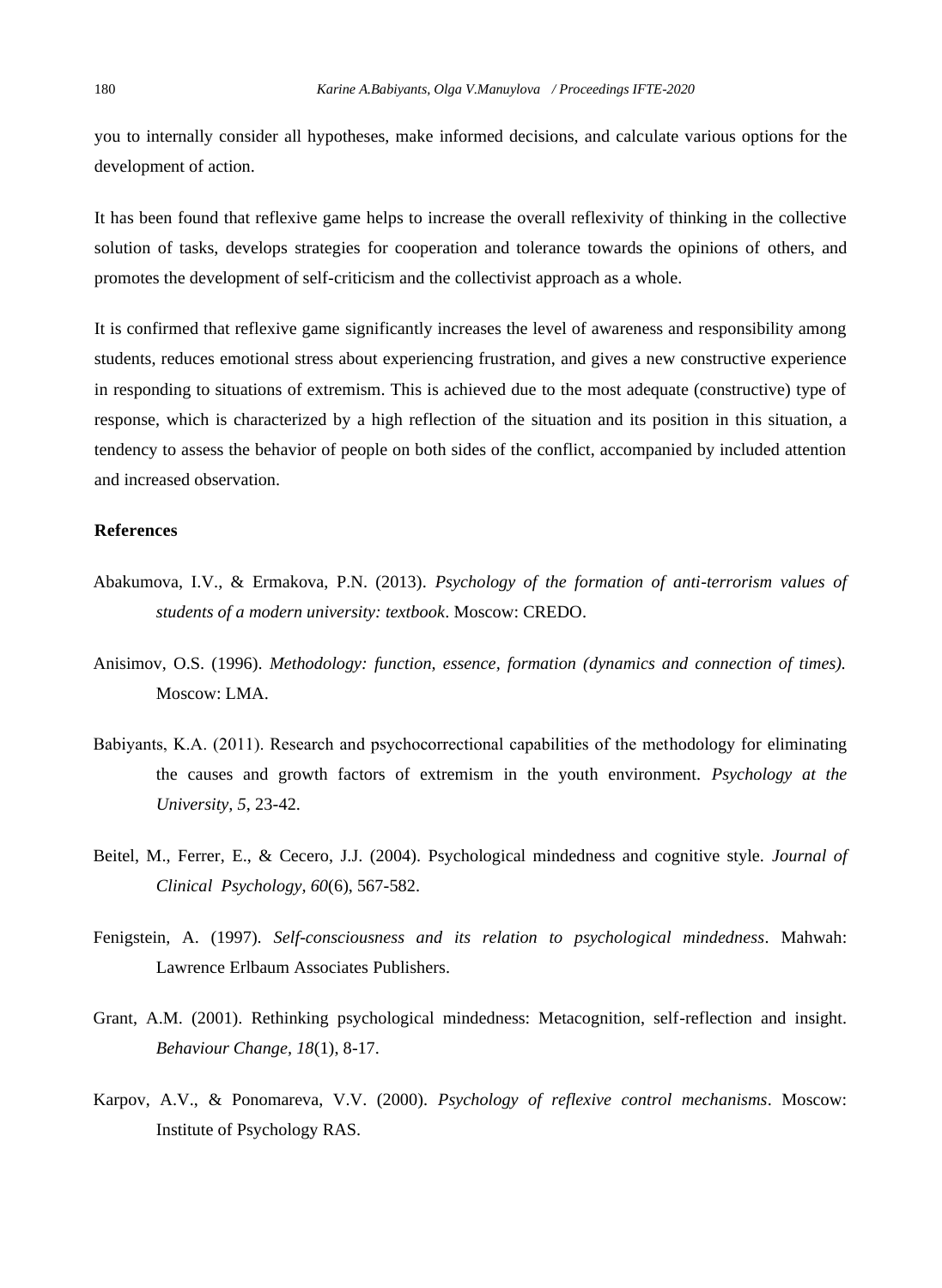- Karpov, A.V., & Skityaeva, I.M. (2005). *Psychology of metacognitive processes of personality*. Moscow: Publishing House "Institute of Psychology RAS".
- Khadzharov, M.Kh. (2011). Sociology of confessional-cultural relations: tolerance as the basis for a dialogue of religious consciousness. *Bulletin of Orenburg State University, 7*(126), 144-151.
- Krotov, D.V. (2009) *Extremism and interethnic relations in the youth environment of Russia. Reference and methodological materials*. Rostov-on-Don: North Caucasus National Center of the Southern Federal University.
- Langer, E.J. (1978). Rethinking the role of thought in social interaction. *New directions in attribution research*, *2*(1), 35-58.
- Lefebvre, V.A. (2003). *Reflection*. Moscow: Kogit-Center.
- Leontiev, D.A., & Averina, A.Zh. (2011).*vThe phenomenon of reflection in the context of the problem of self-regulation*. Retrieved from http://psystudy.ru/index.php/eng/2011n2-16/476-leontievaverina16e.html
- Manuylova, O.V. (2015). Methodological aspects of psychological reflection in the problems of antiextremist and antiterrorism orientation. *North Caucasian Psychological Bulletin, 13*(2), 46-52.
- Ponomarev, Y.A., Semenov, I.N., & Stepanov, S.Yu. (1986). Reflection in the development of creative thinking. *Psychological journal, 6*, 158-159.
- Pyankova, G.S. (2012). *Personal and professional reflection: a psychological workshop*. Krasnoyarsk: Krasnoyarsk State Pedagogical University of V.P. Astafieva.

Rubinstein, S.L. (2003). *Being and consciousness, man and the world*. St. Petersburg: Peter Print.

- Semenov, I.N. (2005). Reflective psychology of creativity: Concepts, experimentation, practice. *Psychology: ST. Higher school economics, 2*(4), 63-73.
- Semenov, I.N., Davydov, G.I., & Boldin, T.G. (2003). *Reflexive-organizational aspects of the formation of thinking and personality in education and management*. Moscow: ST. Higher school economics.
- Sikevich, Z.V. (2003). *Ethno-social background of extremism, extremism among St. Petersburg youth: analysis and prevention issues*. St. Petersburg: Peter Print.